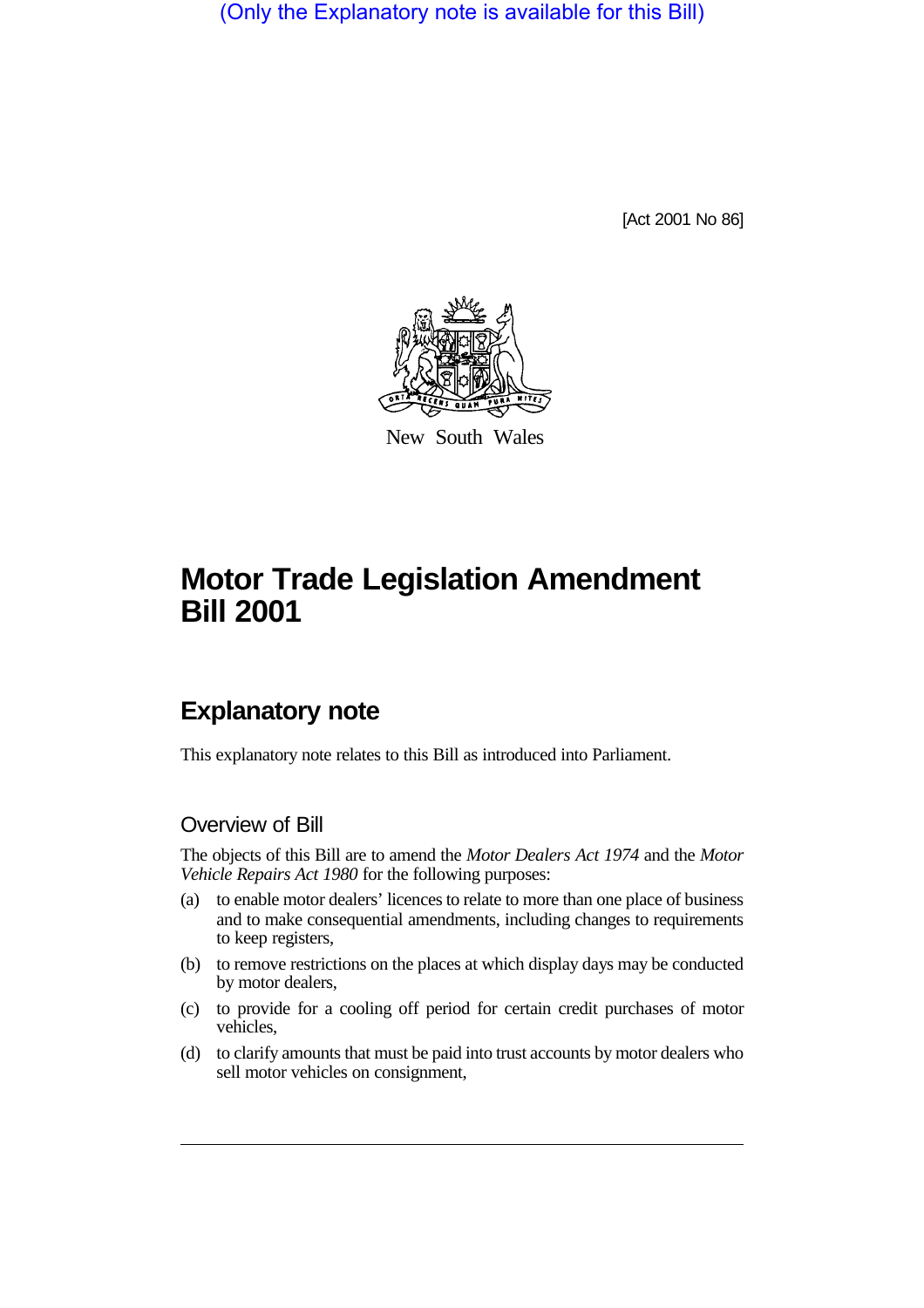Explanatory note

- (e) to provide for the costs of administering the Motor Dealers Compensation Fund to be paid from the Fund and to allow certain claims to be made from the Fund,
- (f) to impose obligations and duties on police officers, officers of the Roads and Traffic Authority, holders of licences and other persons with respect to the provision of information and goods that may have been stolen or otherwise unlawfully obtained and to make other amendments relating to law enforcement,
- (g) to abolish the Motor Vehicle Repair Industry Council (the *Council*) and to replace it with the Motor Vehicle Repair Industry Authority (the *Authority*) and the Council of the Authority,
- (h) to remove definitions of repair work categories for the purpose of repairer licence categories and to provide instead for the regulations to prescribe the categories of repair work,
- (i) to make aspects of the licensing scheme for motor vehicle repairers consistent with the licensing scheme for motor dealers.
- (j) to make the disciplinary provisions applicable to motor vehicle repairers consistent with those applicable to motor dealers,
- (k) to bar persons convicted of certain offences relating to stolen motor vehicles or motor vehicle parts from being eligible to hold licences as motor dealers or motor vehicle repairers,
- (l) to provide, in relation to motor vehicle repairers, for a system of undertakings in relation to unjust conduct as well as the making of orders to restrain unjust conduct,
- (m) to raise the total amount that may be paid from the Motor Vehicle Repair Industry Contingency Fund for a claim,
- (n) to enable penalty notices to be issued under the *Motor Vehicle Repairs Act 1980*,
- (o) to increase penalties for certain offences,
- (p) to make other amendments.

The proposed Act also enables penalty notices to be issued under the *Registration of Interests in Goods Act 1986,* makes consequential amendments to other Acts and enacts provisions of a savings and transitional nature.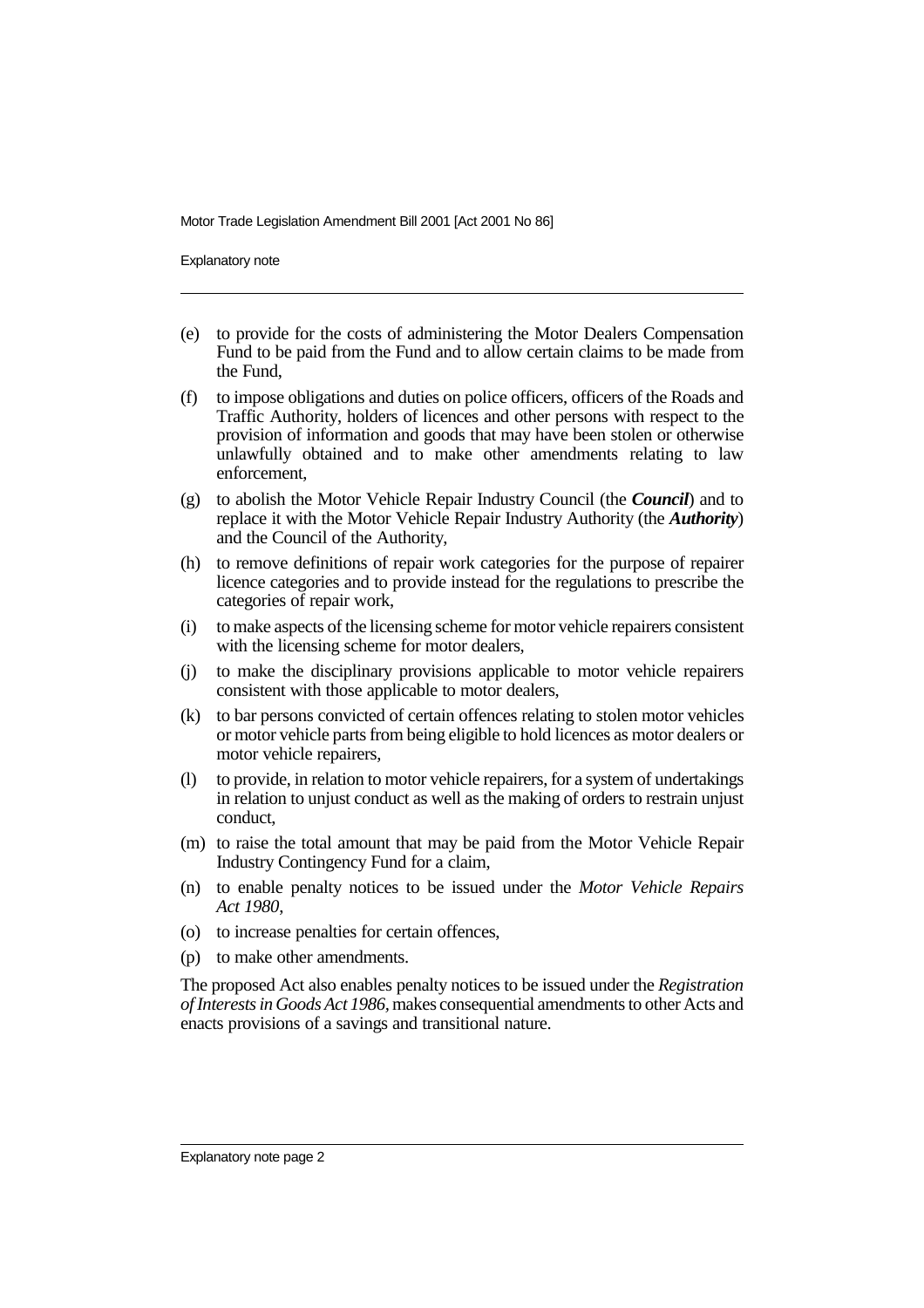Explanatory note

### Outline of provisions

**Clause 1** sets out the name (also called the short title) of the proposed Act.

**Clause 2** provides for the commencement of the proposed Act on a day or days to be appointed by proclamation.

**Clause 3** is a formal provision giving effect to the amendments to the *Motor Dealers Act 1974* set out in Schedule 1.

**Clause 4** is a formal provision giving effect to the amendments to the *Motor Vehicle Repairs Act 1980* set out in Schedule 2.

**Clause 5** is a formal provision giving effect to the amendments to other Acts set out in Schedule 3.

### **Schedule 1 Amendment of Motor Dealers Act 1974**

### **Amendments relating to licences**

**Schedule 1 [4], [6]**, **[8]**, **[12]**, **[15]**–**[19]**, **[24]**, **[28]**, **[29]**, **[31]**, **[33]**, **[36]**, **[38]**, **[50]** and **[53]** remove restrictions that do not permit a licence to relate to more than one place of business, and make consequential amendments to provisions relating to applications for licences and other matters.

**Schedule 1 [7]** removes the requirement for more than one director of a body corporate to sign a licence application.

**Schedule 1 [9]** removes the requirement that an applicant for a licence have experience.

**Schedule 1 [10]** requires the Director-General of the Department of Fair Trading (the *Director-General*) to refuse an application if the applicant has (as an adult), within the preceding 10 years, been found guilty of an offence involving, or relating to, the stealing of a motor vehicle or receiving, or unlawful possession of, a motor vehicle or motor vehicle parts (a *car stealing offence*).

**Schedule 1 [11]** makes the same requirement in relation to a body corporate applying for a licence, if a director or person concerned in the management of the body corporate has been found guilty of a car stealing offence within the preceding 10 years.

**Schedule 1 [13]** removes the requirement for a licence to be signed by the Director-General.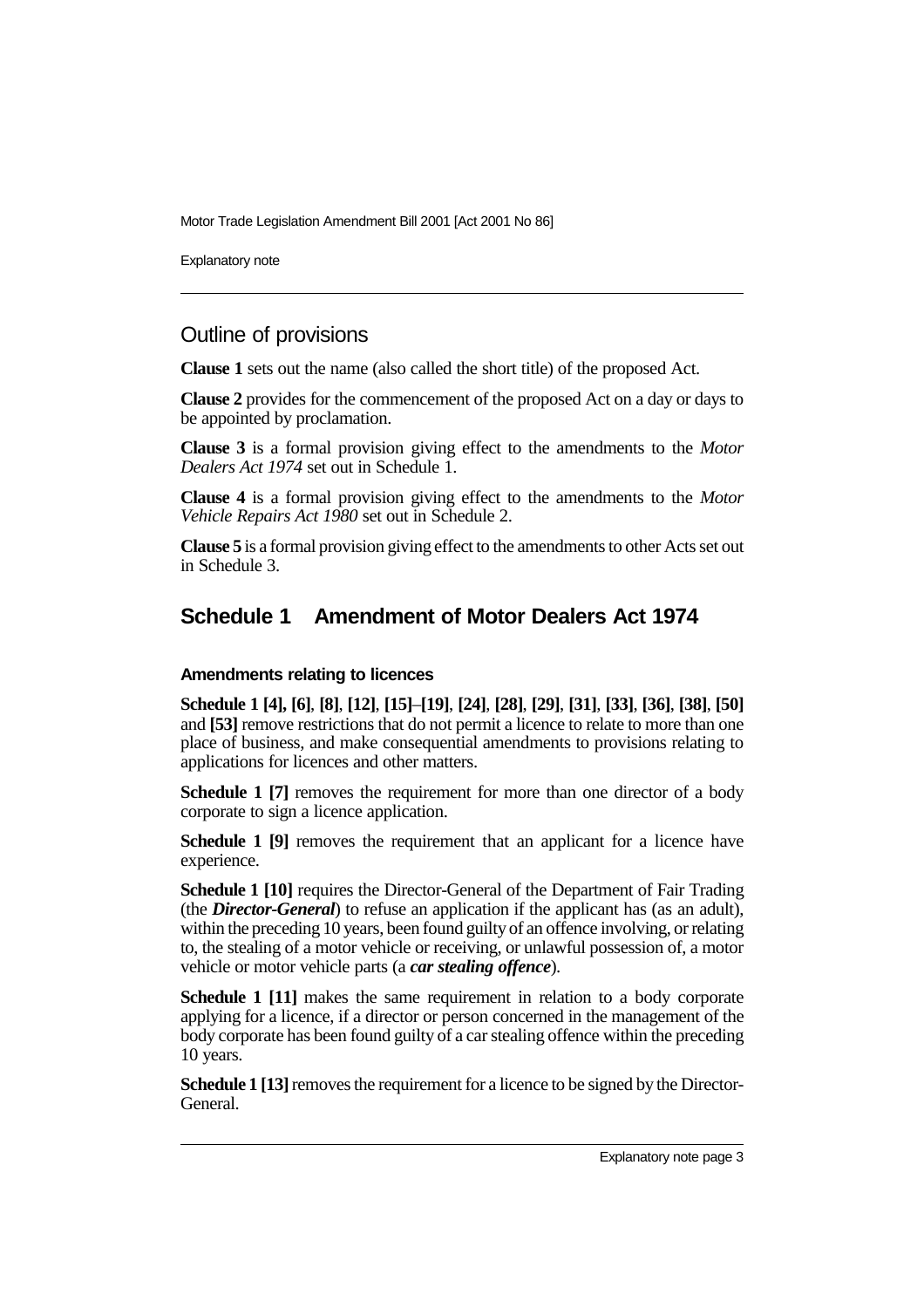Explanatory note

**Schedule 1 [14]** makes it clear that the form of licence may indicate the kind of licence.

**Schedule 1 [20]** enables the Director-General, rather than the Minister, to approve the form of the annual statement licence holders are required to lodge.

**Schedule 1 [21]** makes it clear that it is not mandatory to charge certain late fees.

**Schedule 1 [22]** enables the Director-General to reinstate a licence cancelled because of failure to pay an annual fee or lodge an annual statement if satisfied there is a reasonable explanation for the failure.

**Schedule 1 [23]** and **[25]** enable the Director-General to take action against a licence holder if a licence holder has been convicted of a car stealing offence within the preceding 10 years or the 10 years preceding the grant of the holder's licence or if, in the light of evidence acceptable to the Director-General, the Director-General considers that the licence holder is probably receiving or dealing in stolen goods.

**Schedule 1 [26]** requires the Director-General to cancel the licence of a person if it is established that the person has been found guilty of a car stealing offence within the preceding 10 years or the 10 years preceding the grant of the holder's licence.

**Schedule 1 [29]** and **[30]** enable a licence holder who is licensed to carry on business at more than one place to keep registers in one place only, if the registers can be accessed at all places covered by the licence. **Schedule 1 [32]** makes a consequential amendment.

### **Display days**

**Schedule 1 [34]** removes the restrictions on the kinds of places (other than places to which a licence relates) at which cars may be displayed, but not sold, by a motor dealer. Currently, a dealer may display cars only at a place where an exhibition, fair, show, display or other function is being conducted. **Schedule 1 [35]** makes a consequential amendment.

### **Cooling off periods**

**Schedule 1 [39]** inserts proposed sections 29CA, 29CB, 29CC and 29CD. Proposed section 29CA enables the purchaser of a motor vehicle who obtains credit for the purchase from the dealer or through a credit provider linked with the dealer to terminate the contract not later than the next business day after entering into the purchase contract. If the dealer closes before 5pm on the next business day, that time extends to close of business on the next business day that the dealer is open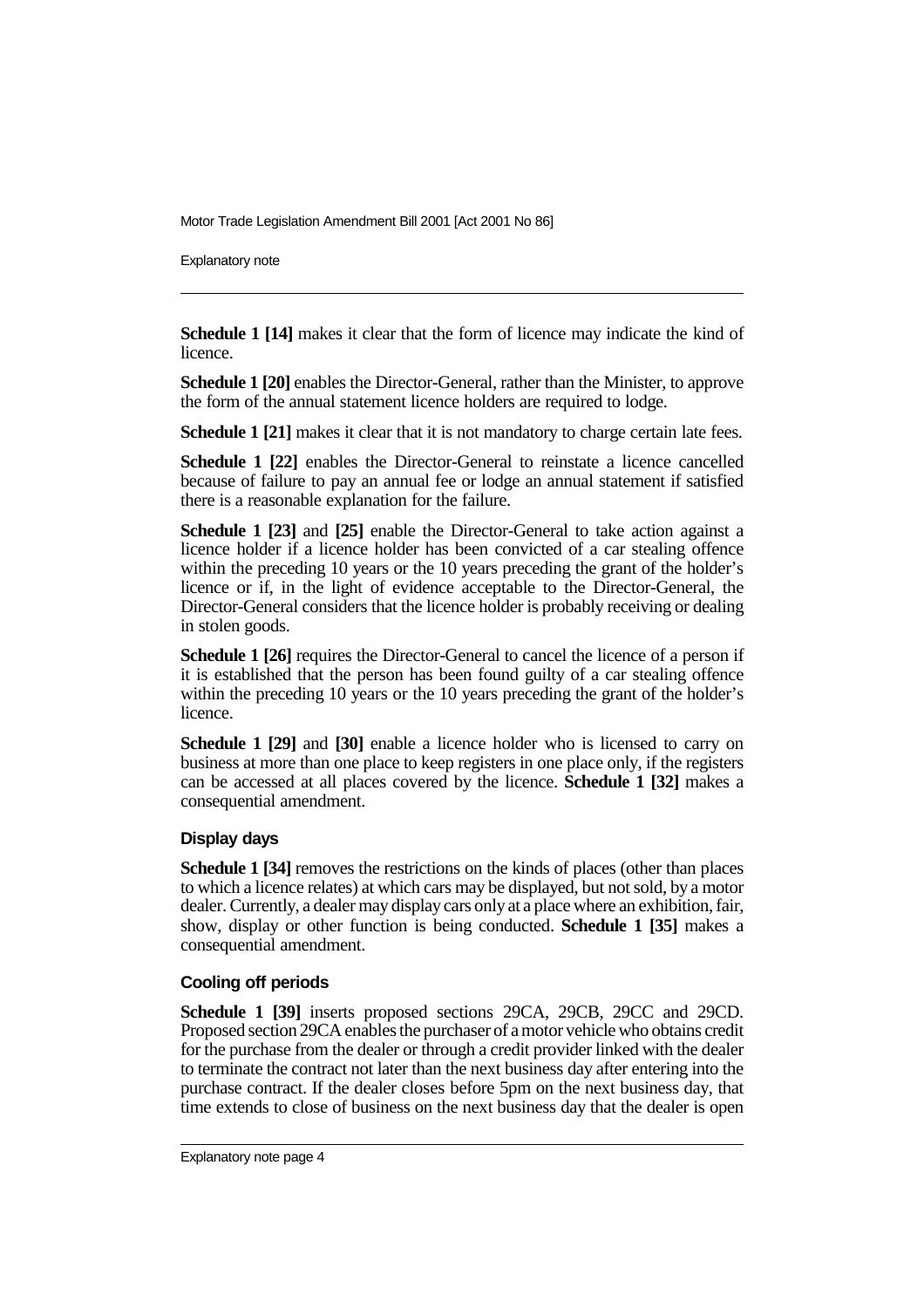Explanatory note

following that day. The right can be waived by the purchaser by signing a waiver in the prescribed form in accordance with any requirements of the regulations. The proposed section will not apply to sales by dealers to trade owners, sales by auction, sales of commercial vehicles or sales where credit is not arranged or facilitated by the dealer.

Proposed section 29CB makes it an offence for a dealer to dispose of a trade-in given in consideration for the sale during the cooling off period and imposes a maximum penalty of 200 penalty units.

Proposed section 29CC sets out the consequences of termination.

Proposed section 29CD provides for a review of the cooling off provisions to be carried out by the Minister as soon as possible after 1 year after the commencement of the proposed section.

### **Trust accounts**

**Schedule 1 [40]** makes it clear that a dealer who receives vehicles on consignment must deposit in a trust account not only the money received from a sale on consignment but an amount equal to the value of the consideration received by the dealer for the sale. **Schedule 1 [41]** and **[42]** make consequential amendments.

### **Motor Dealers Compensation Fund**

**Schedule 1 [44]** requires the Director-General to establish the Motor Dealers Compensation Fund in the accounting records of the Department of Fair Trading.

**Schedule 1 [45]** enables the costs of administering the Motor Dealers Compensation Fund to be paid out of the Fund, in addition to amounts currently payable out of the Fund.

**Schedule 1 [46]** enables claims for loss arising from certain breaches of contract by a dealer or car market operator to be made against the Motor Dealers Compensation Fund.

**Schedule 1 [47]** makes it clear that the provisions relating to claims against the Motor Dealers Compensation Fund do not allow claims by auto-dismantlers.

### **Additional provisions relating to law enforcement**

**Schedule 1 [5]** increases the penalty for unlicensed dealing in motor vehicles from 500 penalty units to 1,000 penalty units.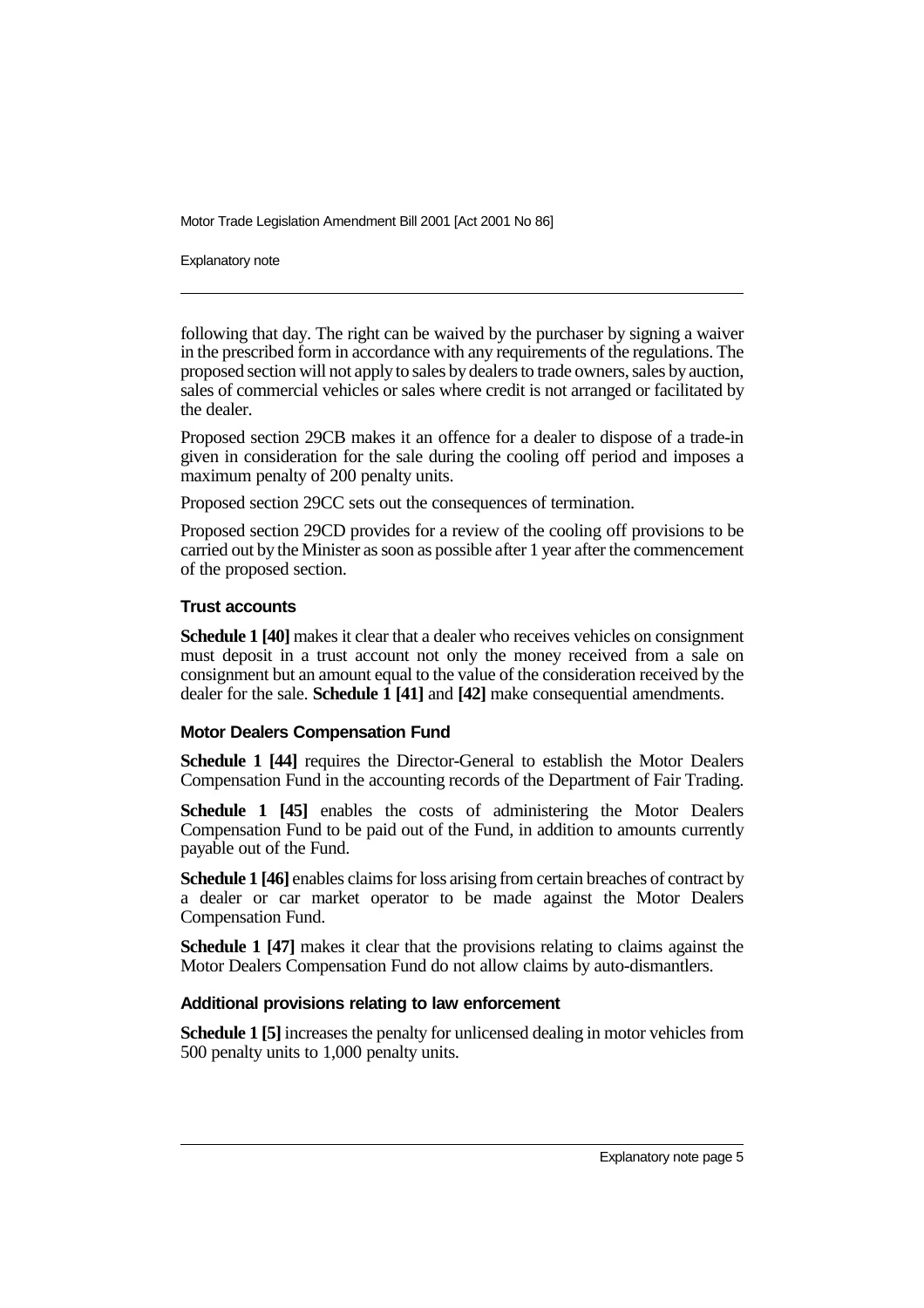Explanatory note

**Schedule 1 [48]** imposes a duty on a police officer or an officer of the Roads and Traffic Authority to give the Director-General access to records or information that are reasonably necessary for the proper exercise of any of the Director-General's functions under the Act relating to licensing, disciplinary proceedings, investigations or law enforcement. It also imposes a duty on the Director-General to supply to the Commissioner of Police information relating to licences and other matters that is reasonably necessary for the performance by police officers of their duties under the Principal Act. The Director-General may also supply information received under the proposed section to authorities from this State or other jurisdictions in accordance with an agreement that is approved by the Minister.

**Schedule 1 [51]** makes it an offence to fit to a motor vehicle a device capable of rendering an odometer inoperative or inaccurate.

**Schedule 1 [52]** requires holders of licences and their employees to inform an authorised officer if they suspect that a motor vehicle, motor vehicle parts or accessories or any other things in their custody in the course of business have been unlawfully obtained. Authorised officers are also empowered, by notice issued to a holder of a licence, to prohibit the holder from altering or disposing of things that the officers have reasonable grounds to suspect have been unlawfully obtained for a period of up to 14 days. A Local Court may extend the effect of the notice for further periods of up to 28 days.

**Schedule 1 [54]** increases the maximum penalty that a Local Court may impose for an offence from 50 penalty units to 100 penalty units.

**Schedule 1 [55]** extends the time for prosecuting offences relating to unlicensed dealing and odometers from 2 years to 3 years.

### **Other amendments**

**Schedule 1 [1]**, **[2]**, **[37]** and **[43]** correct outdated references.

**Schedule 1 [3]** makes it clear that vessels and aircraft are not motor vehicles under the Principal Act.

**Schedule 1 [27]** enables the Administrative Decisions Tribunal to ignore the fact that an applicant for review of a licensing decision has been convicted of certain offences in certain circumstances (for example, if the acts or omissions giving rise to the offence are trivial).

**Schedule 1 [49]** enables regulations to be made to change the period within which an inspection report is required to be obtained for the purposes of the sale of a motor vehicle by a dealer or car market operator.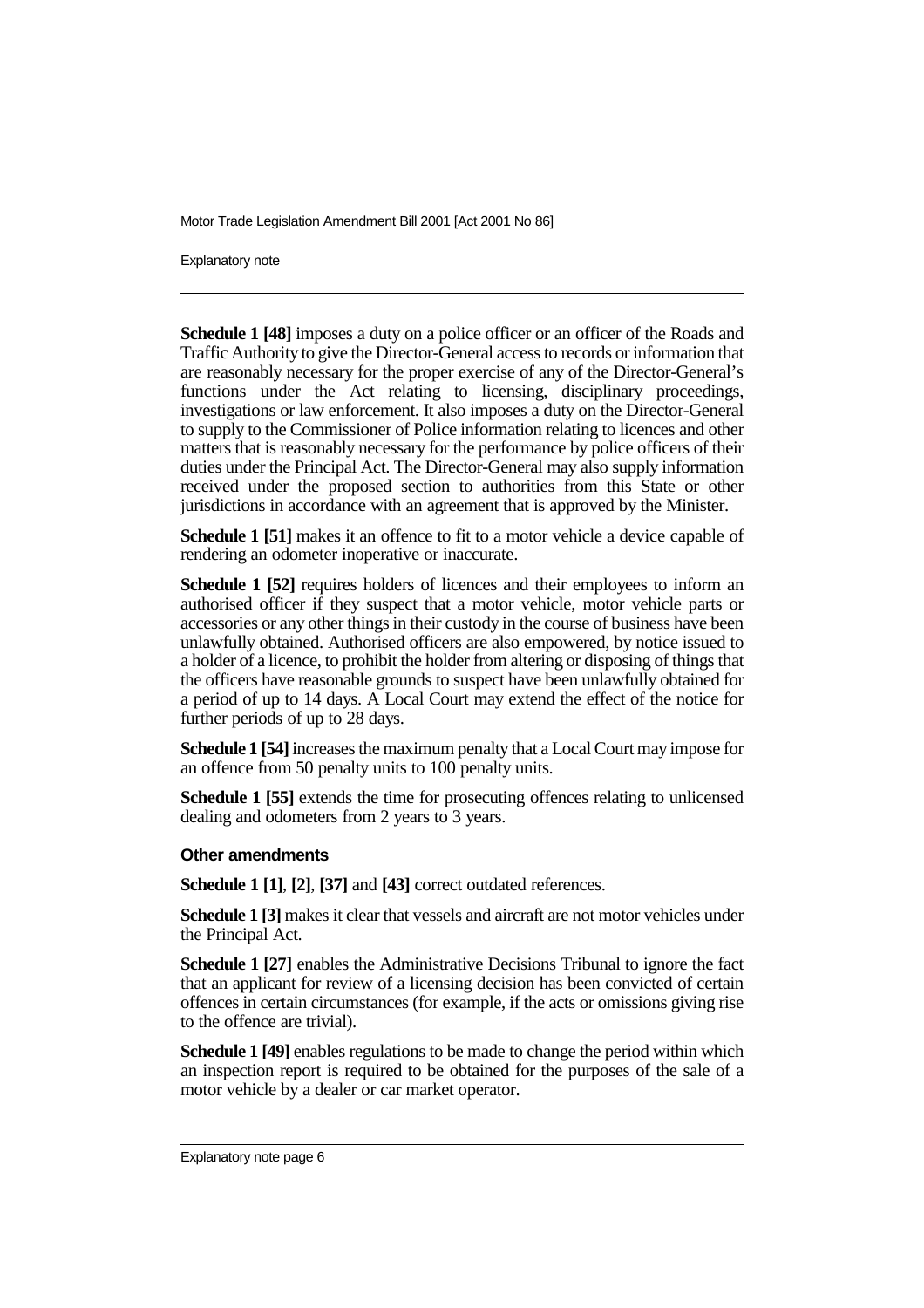Explanatory note

**Schedule 1 [56]** enacts a presumption that any person who has sold more than 4 vehicles within a 12 month period to any other person or persons (other than a dealer) is presumed, in the absence of proof to the contrary, to have been carrying on business as a dealer during that period.

**Schedule 1 [57]** and **[58]** make provision of a savings and transitional nature.

### **Schedule 2 Amendment of Motor Vehicle Repairs Act 1980**

#### **Constitution of Motor Vehicle Repair Industry Authority**

**Schedule 2 [17]** repeals provisions establishing the Council and replaces them with proposed Part 2 which constitutes the Authority. The functions of the Authority include regulating the motor vehicle repair industry in accordance with the Principal Act and regulations, making reports and recommendations to the Minister with respect to regulation of the industry and the industry generally, reviewing and promoting the improvement of motor vehicle repair work and promoting and undertaking research into the motor vehicle repair industry. The Authority is to be subject to the control and direction of the Minister for Fair Trading and is to have a Council and a General Manager.

The Council is to consist of 13 part-time members appointed by the Minister, including a Chairperson and persons representing consumers and industry groups. The functions of the Council include furnishing advice to the General Manager about the strategic planning and implementation of the policies of the Authority and requesting the General Manager to make reports to the Minister. The General Manager and the staff are to be public servants. The General Manager is to be responsible for the day-to-day management of the Authority. The Council is to have power to establish committees.

**Schedule 2 [1]** and **[2]** make consequential amendments to the long title to the Principal Act.

**Schedule 2 [4]** inserts a definition of *Authority*.

**Schedule 2 [7]** substitutes a definition of *Council*.

**Schedule 2 [8]** inserts a definition of *General Manager*.

**Schedule 2 [12]** inserts a definition of *member*.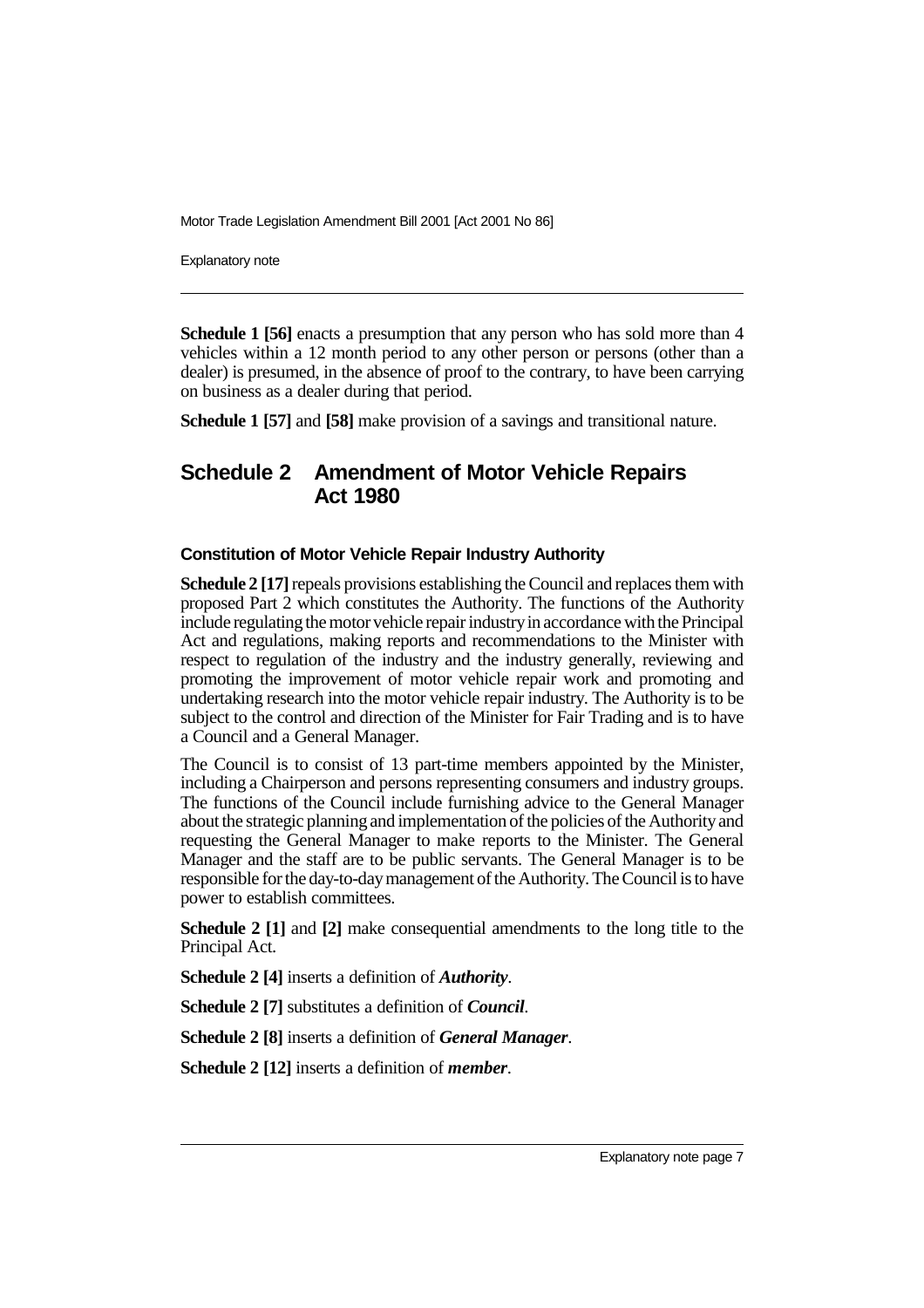Explanatory note

**Schedule 2 [77]** inserts provisions relating to the constitution and membership of the Council of the Authority and its procedure.

**Schedule 2 [3]**, **[6]**, **[9]**, **[49]**, **[55]**–**[57]** and **[65]**–**[69]** make consequential amendments.

### **Repair work categories**

**Schedule 2 [13]** substitutes the definition of *repair work*. Currently, the Principal Act lists the categories of repair work for which a motor vehicle repairer must hold a licence and defines the kinds of work each comprises. The new definition provides for the regulations to prescribe the categories of repair work for which a licence will be required.

**Schedule 2 [5]** omits the definitions of the kinds of repair work and other definitions no longer required.

**Schedule 2 [14]**, **[18]** and **[34]**–**[37]** make consequential amendments.

### **Amendments relating to licences and tradesperson's certificates**

**Schedule 2 [15]**, **[16]** and **[38]** provide that applications are to be made in the form approved by the Authority, rather than in the form approved by the Minister.

**Schedule 2 [21]** inserts proposed sections 16, 17, 17A, 17B and 18. The proposed sections bring provisions for licence applications, offences relating to false or misleading information in licence applications and notices, the granting of licences by the Authority and for the refusal of licences into line with those contained in the *Motor Dealers Act 1974*. In particular, provisions relating to the granting of licences to bodies corporate and authorising licence holders to carry on businesses in partnership with specified persons and at more than one place are being made consistent with that Act. Additional provisions include a provision permitting the Authority to investigate applications for licences or to request the Commissioner of Police to do so. Proposed section 18 requires the Authority to refuse an application if the applicant has, within the preceding 10 years, been found guilty of a car stealing offence. The same requirement applies in relation to a body corporate applying for a licence, if a director or person concerned in the management of the body corporate has been found guilty of any such offence within the preceding 10 years. **Schedule 2 [10]**, **[11]** and **[22]** make consequential amendments.

**Schedule 2 [23]** inserts proposed section 18B. The proposed section enables a licence to authorise a motor vehicle repairer to carry on business under names that are in addition to, or in substitution for, the name of the holder. It will be an offence for a person to carry on, or advertise that the person is willing to carry on, the licensed business under names not authorised by the licence.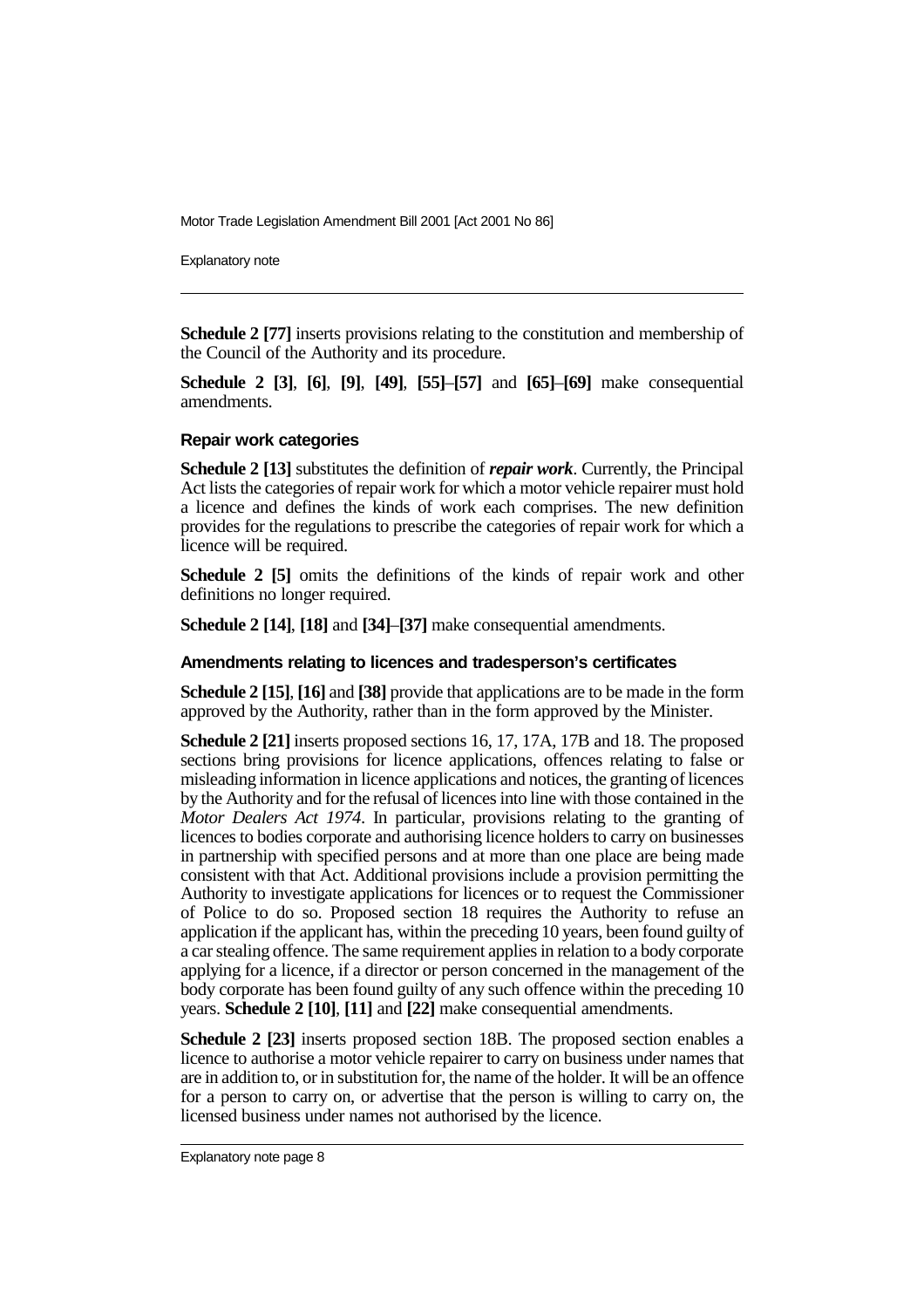Explanatory note

**Schedule 2 [24]** inserts proposed section 19. The proposed section provides that a licence is to be in the form approved by the Authority and to specify the class or classes of repair work to which it relates, the place or places of business to which it relates and, if it authorises the holder to carry on business in partnership with any other person or to carry on business under other names, or is subject to conditions or restrictions, endorsements to that effect.

**Schedule 2 [25]**, **[26]** and **[29]** make amendments consequential on the removal of limitations on granting licences that authorise the carrying on of business in more than one place.

**Schedule 2 [27]** revises provisions as to the matters in respect of which amendments to licences may be sought. As directors of corporations will no longer be listed in licences, provision for changing this is to be omitted. A provision about amending endorsements relating to the names under which a business may be carried on and the persons in partnership with the licence holder is also being inserted.

**Schedule 2 [28]** omits provisions that relate to specifying the names of directors of a licence holder that is a corporation on a licence and related offences. Currently, the Council must approve the directors of any such corporation and, if an application to amend a licence by specifying the name of a director is refused, the director concerned must give up the directorship. Under the disciplinary provisions to be inserted by the proposed Act, action may be taken against the licence of a body corporate if the Authority determines that a director, or person concerned in the management of the body corporate, is not a fit and proper person to hold a licence. The amendment also requires a licence holder to notify the Authority within 14 days of a change in a place of business at which repair work is carried out under a licence.

**Schedule 2 [30]** requires a licence holder to provide an annual statement.

**Schedule 2 [31]** makes it an offence to knowingly give false or misleading information in, or in relation to, an annual statement or accompanying documents. The Authority is given power to cancel a licence if an annual fee or annual statement is not paid or lodged within the required time. **Schedule 2 [32]** makes a consequential amendment.

**Schedule 2 [33]** makes it an offence to transfer, attempt to transfer or lend a licence to another person, or allow another person to use a licence, and also makes it an offence for a person to attempt to obtain the transfer to the person of a licence or to attempt to borrow or borrow or use a licence.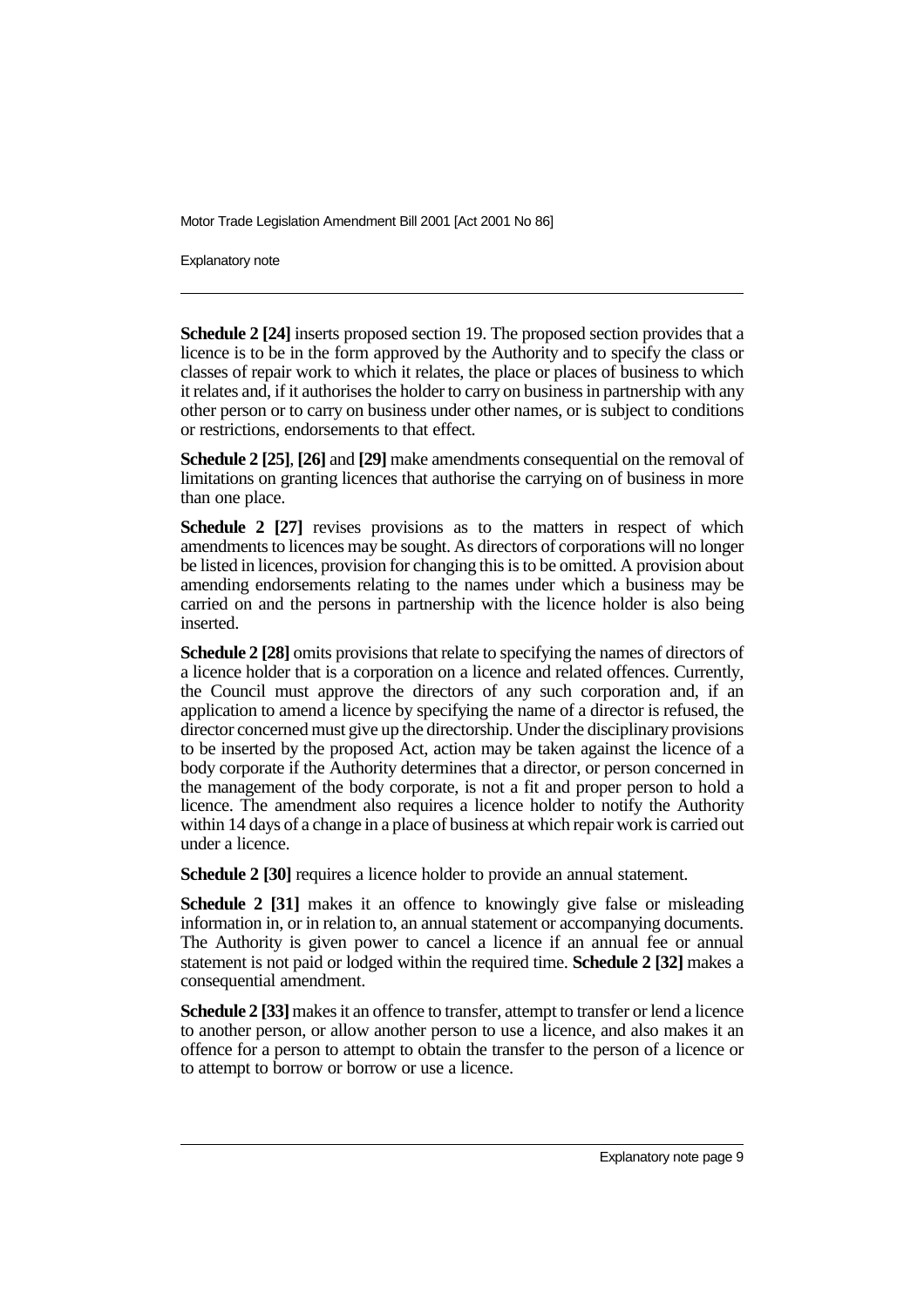Explanatory note

**Schedule 2 [39]** inserts proposed section 33 which enables conditions and restrictions to be placed by the Authority on licences, and also on tradespersons' certificates, and gives the Authority power to vary or revoke conditions and restrictions.

**Schedule 2 [40]** omits a provision enabling fees to be refunded.

**Schedule 2 [41]** provides for registers of licences and certificates to be kept by the Authority in a form determined by the Authority.

**Schedule 2 [42]** enables the Authority, on the application of a person, to issue a certificate stating whether the person is, or was, during a period specified in the certificate the holder of a licence or tradesperson's certificate.

#### **Disciplinary provisions**

**Schedule 2 [45]** substitutes the disciplinary provisions relating to the holders of licences and tradespersons' certificates. Currently, complaints may be made to the Council which may then issue a notice to show cause to a holder and hold an inquiry for the holder to show cause. Procedures for the inquiry are formal and involve personal appearances, representations and the hearing of evidence. The proposed Part 4 provides for disciplinary action to be initiated by the Authority on becoming aware that a ground for taking action against a holder exists (proposed section 41).

Proposed section 41 enables the Authority to issue a show cause notice to a holder and gives the relevant holder and a partner of the holder or a director or officer of a corporate holder the right to make submissions and adduce evidence. The Authority may conduct such inquiry and make such investigations as the Authority thinks fit.

Proposed section 42 sets out the grounds on which a licence holder may be dealt with. These include work being done below usual trade standards and that the business has been carried on in a dishonest or unfair manner as well as other grounds. A licence holder may also be dealt with if the Authority, in the light of evidence acceptable to the Authority, considers that the holder is probably receiving or dealing in stolen goods or if the licence holder is convicted of certain offences, including car stealing offences.

Proposed section 43 sets out the grounds on which the holder of a tradesperson's certificate may be dealt with.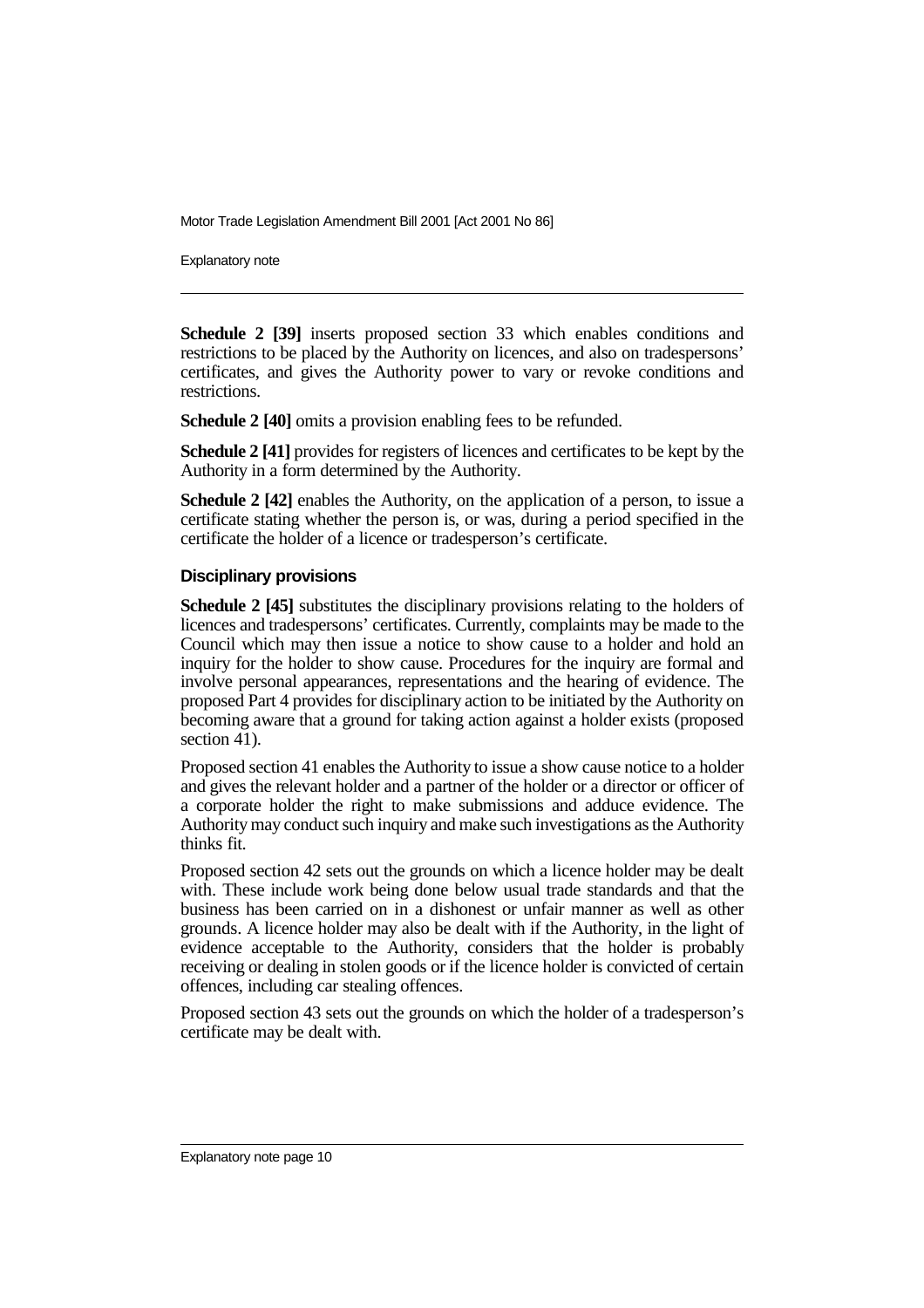Explanatory note

Under proposed section 44 the Authority may reprimand a holder, require a holder to comply with a requirement, disqualify a person from holding a licence or being concerned in the direction, management or conduct of a licensed business, impose conditions on a licence or certificate, impose a requirement on a holder or suspend or cancel a licence. It will be an offence for a person not to comply with a requirement, not to return a suspended or cancelled licence or certificate to the Authority within the specified time and to hold a licence or be concerned in the direction, management or conduct of a business while disqualified. The proposed section requires the Authority to cancel the licence of a person if it is established that the person has been found guilty of a car stealing offence within the preceding 10 years or the 10 years preceding the grant of the holder's licence.

Proposed section 45 gives an applicant a right to appeal to the Administrative Decisions Tribunal against a decision by the Authority to refuse an application for a licence or certificate or the amendment of a licence, to cancel or suspend a licence or certificate, to impose or vary a condition or restriction on a licence or certificate or to impose a requirement or disqualification.

### **Unjust conduct**

**Schedule 2 [45]** inserts proposed Part 5 (Unjust conduct by repairers). The proposed Part will contain remedies similar to those available under the *Motor Dealers Act 1974* in relation to unjust conduct.

Proposed section 46 defines unjust conduct. It includes dishonest or unfair conduct, conduct in breach of a contract, contraventions of the Principal Act or other Acts and failure to comply with a condition or restriction of a licence.

Proposed section 47 enables the Authority, with the consent of the Minister, to request a motor vehicle repairer to execute a deed containing undertakings if it appears to the Authority that the repairer has, in the course of business, engaged in unjust conduct. Disciplinary action or an application to the Fair Trading Tribunal (the *Tribunal*) may not be taken if a repairer complies with the undertakings.

Proposed section 48 requires copies of undertakings to be given to the repairer and the Tribunal and also requires a register of undertakings to be kept.

Proposed section 49 empowers the Tribunal, on application by the Authority, to order a repairer to refrain from engaging in unjust conduct. An order may also be made prohibiting a person who is a director of a body corporate or concerned in the management of a body corporate from consenting to, or conniving at, engagement in unjust conduct, or a breach of an undertaking, by a body corporate. It will be an offence to contravene an order of the Tribunal.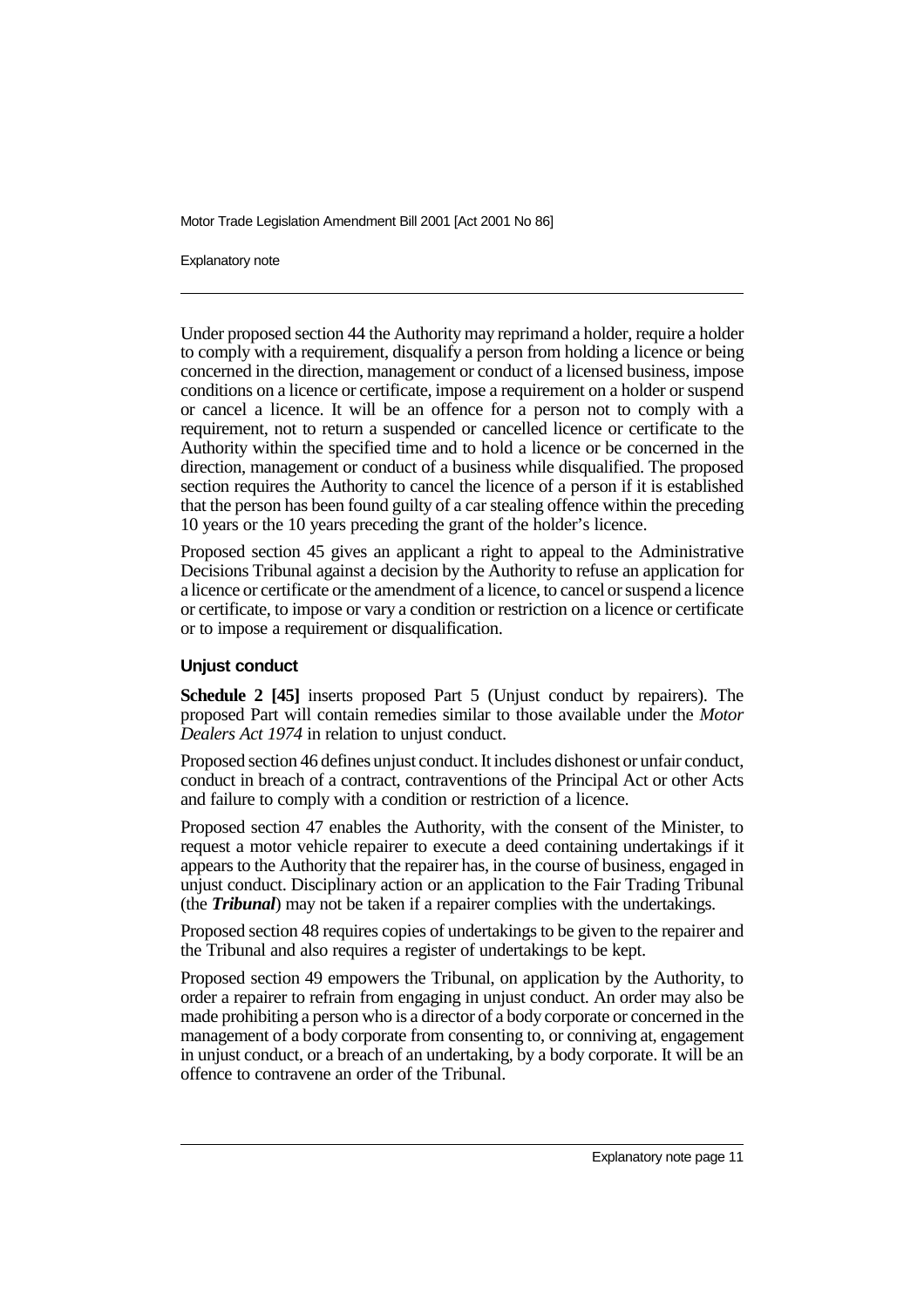Explanatory note

Proposed section 50 enables the Tribunal, on the application of the Authority, to vary or discharge an order.

### **Disputes**

**Schedule 2 [46]** enables the Authority to investigate disputes between owners of motor vehicles and repairers if unable to settle them.

**Schedule 2 [47]** makes it an offence for a person to make a statement that the person knows to be false or misleading in relation to any attempt to facilitate a settlement of a dispute undertaken by the Authority.

### **Motor Vehicle Repair Industry Contingency Fund**

**Schedule 2 [50]** raises the current upper limit of \$3,000 on claims against the Motor Vehicle Repair Industry Contingency Fund (the *Contingency Fund*) for losses in connection with motor vehicle repair work to \$30,000.

**Schedule 2 [51]** prohibits an insurer of a motor vehicle from making a claim against the Contingency Fund.

**Schedule 2 [52]** makes it clear that no conveyance or assignment is necessary for the Authority to be subrogated to the rights of a claimant from the Contingency Fund.

**Schedule 2 [53]** and **[54]** enable the Authority to recover, as a debt in a court of competent jurisdiction, from the directors of a body corporate money paid from the Contingency Fund as a consequence of the acts or omission of the body corporate.

### **Additional matters relating to law enforcement**

**Schedule 2 [19]** increases the penalty for carrying on the business of a repairer without a licence or at an unlicensed place to a maximum penalty of 1,000 penalty units.

**Schedule 2 [20]** imposes a penalty for a second or subsequent licensing offence of a maximum of 1,000 penalty units, or 12 months imprisonment, or both.

**Schedule 2 [43]** increases the penalty for making a false or misleading statement in an application to a maximum penalty of 20 penalty units and makes a consequential amendment.

**Schedule 2 [44]** increases the penalty for falsely holding yourself out to be the holder of a tradesperson's certificate to a maximum penalty of 20 penalty units.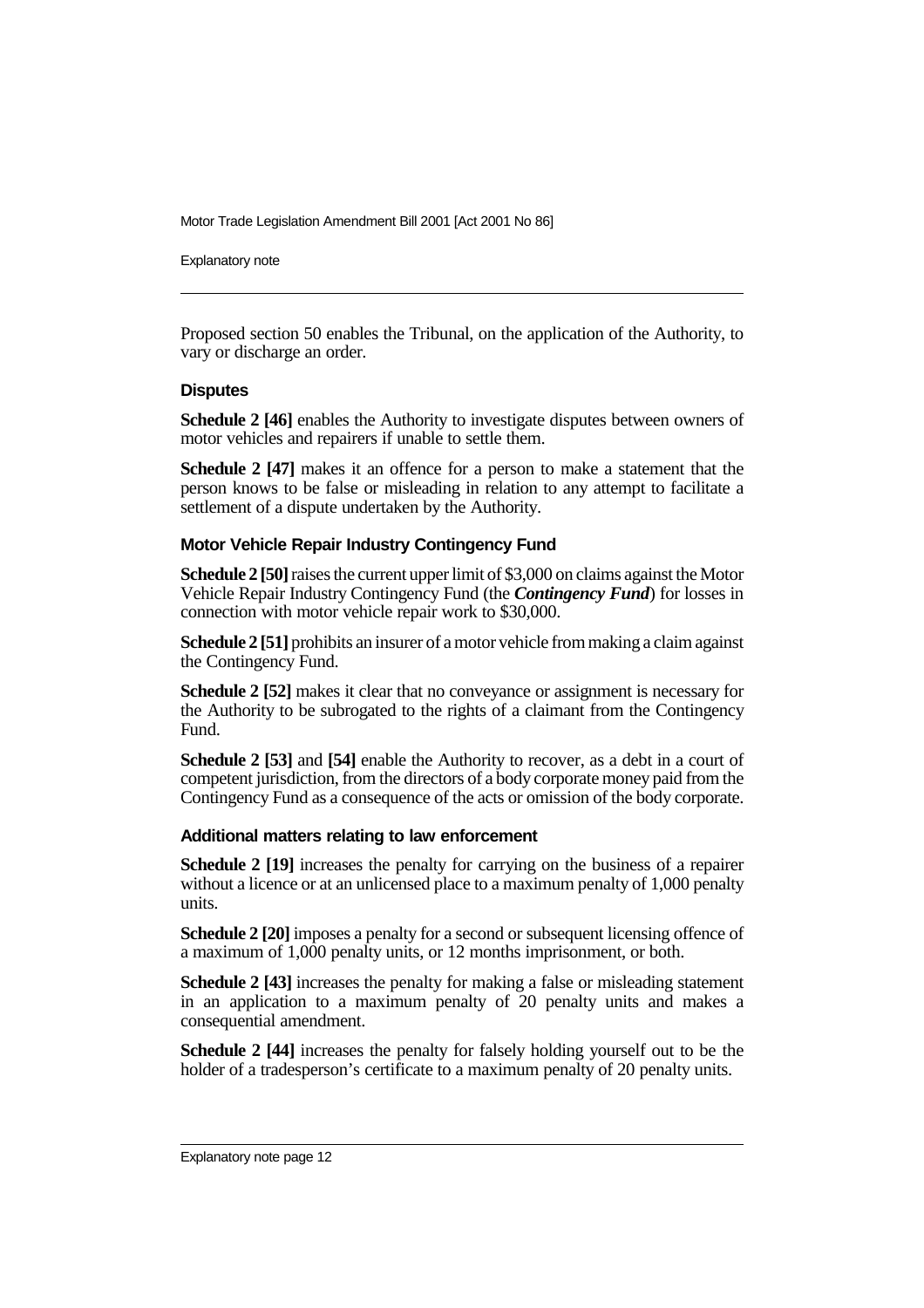Explanatory note

**Schedule 2 [48]** increases the penalty for making a false or misleading statement in any application in or in relation to any proceeding for the investigation of a dispute to a maximum penalty of 20 penalty units.

**Schedule 2 [59]** increases the penalty for neglecting or failing to comply with a requirement of the Authority to furnish information in connection with specified repair work to a maximum penalty of 20 penalty units.

**Schedule 2 [60]** increases the penalty for failing to produce a licence or certificate to a maximum penalty of 10 penalty units.

**Schedule 2 [61]** enables inspectors and police officers to require records to be produced at a specified time or within a specified period and makes it an offence to refuse or fail to comply with a requirement.

**Schedule 2 [62]** increases the penalty for obstructing an inspector to a maximum penalty of 20 penalty units.

**Schedule 2 [63]** increases the penalty for disclosing certain information to a maximum penalty of 20 penalty units.

**Schedule 2 [64]** imposes a duty on a police officer or an officer of the Roads and Traffic Authority to give the Authority access to records or information that is reasonably necessary for the proper exercise of any of the Authority's functions under the Act relating to licensing, disciplinary proceedings, investigations or law enforcement. It also imposes a duty on the Authority to supply to the Commissioner of Police information relating to licences and other matters that is reasonably necessary for the performance by police officers of their law enforcement duties. The Authority may also supply information received under the proposed section to authorities of this State or other jurisdictions in accordance with an agreement that is approved by the Minister.

**Schedule 2 [64]** also requires holders of licences and their employees to inform an inspector if they suspect that a motor vehicle, motor vehicle parts or accessories or any other things in their custody in the course of business have been unlawfully obtained. Inspectors and police officers are also empowered, by notice issued to a holder of a licence, to prohibit the holder from altering or disposing of things that the officers have reasonable grounds to suspect have been unlawfully obtained for a period of up to 14 days. A Local Court may extend the effect of the notice for further periods of up to 28 days.

**Schedule 2 [70]** enables proceedings for offences to be taken before the Supreme Court in its summary jurisdiction.